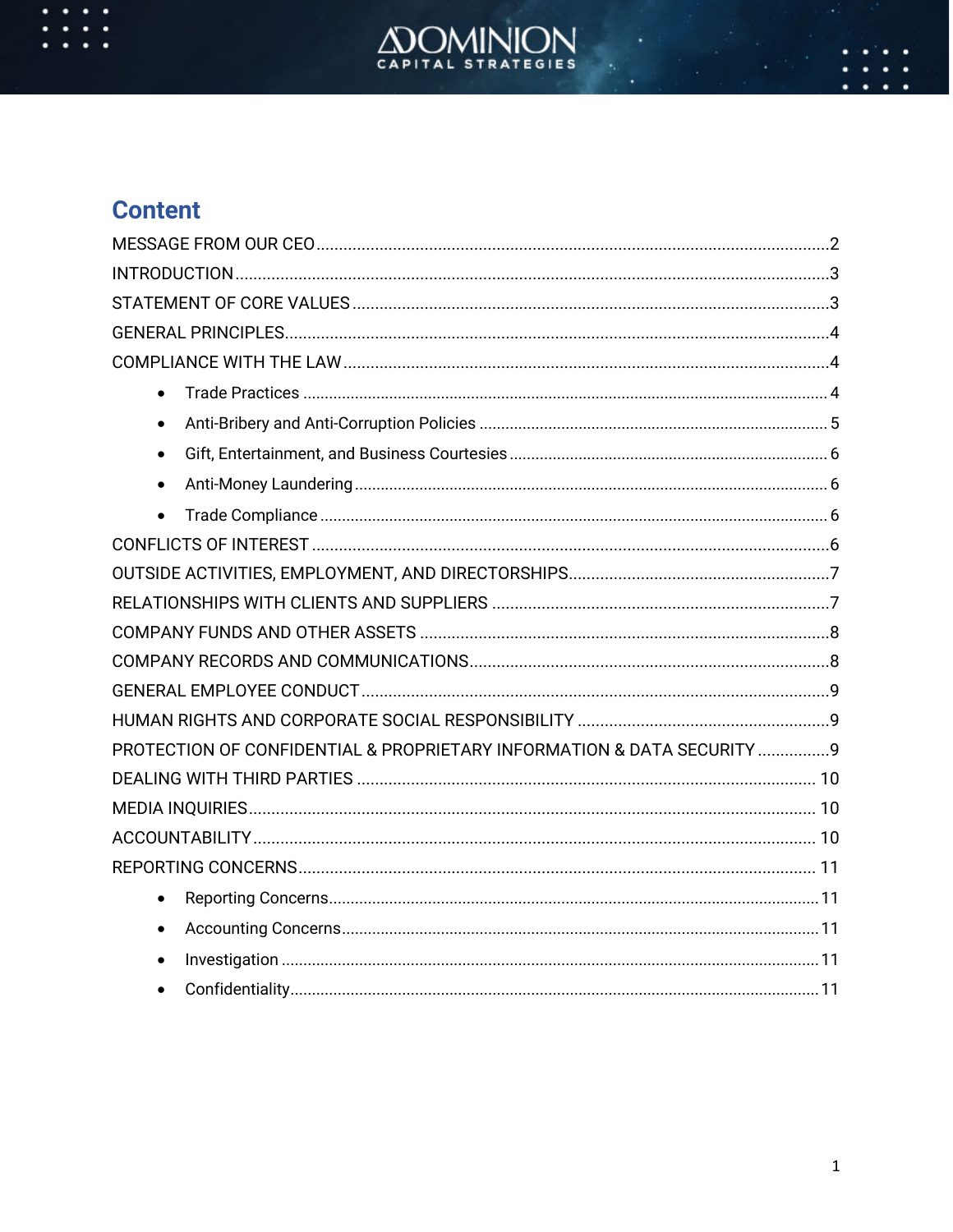

### **MESSAGE FROM OUR CEO**

We believe in respect, integrity, and unity at Dominion. We are forward-thinking, innovative, and proactive. Most of all, we are responsible. We will never compromise our ethics or act in a way that lacks integrity just to attain our financial goals. We take calculated risks within the relevant legal framework and adhere to rules based on responsible judgement. UItimately, we are committed to acting in line with the highest ethical and legal standards, operating in full compliance with the relevant laws in each jurisdiction.

Dominion's Code of Ethics and Business Conduct helps us maintain our values, setting forth principles which we must follow while working throughout each day's proceedings

We are also aware that our ability to thrive depends on our employees, officers, directors and partners, with whom we have built our reputation for excellence.

If we want to continue embracing growth and success, it is important that every one of us reads, understands, and abides by this Code. Adhering to it will not only establish and maintain our reputation for organizational integrity, but also encourage better business practices and healthy working relationships, two pillars that Dominion's future will be built on.

Sincerely,

Tim Nelson

Chief Executive Officer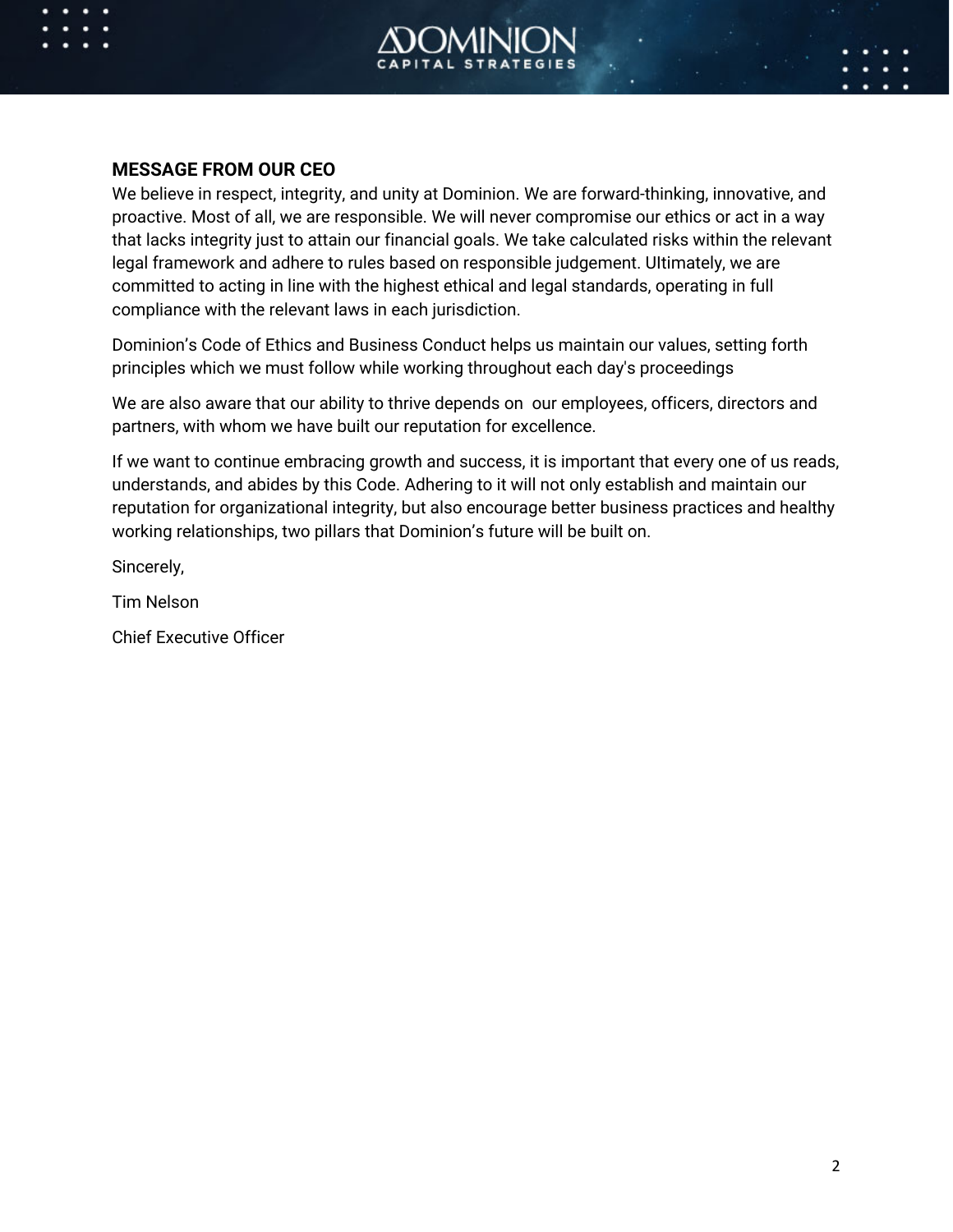

### **INTRODUCTION**

At Dominion, we believe that ethical behavior, business integrity, and compliance with the law are essential to our success. This Code of Ethics and Business Conduct sets forth our expectations for how our employees, directors, and officers must conduct themselves. We expect all Dominion employees to read and understand this Code, to think about the principles set out in herein, and to incorporate them into everything they do at the Company. We also expect third parties who conduct business with or on behalf of Dominion to uphold these same principles.

The purpose of this Code of Ethics and Business Conduct is to promote honest, ethical and lawful conduct among all employees, officers and directors of the company. We aim to provide full, fair, accurate, timely and transparent disclosure in accordance with applicable laws, rules and regulations. This Code has also been designed to help you understand Dominion's standards of legal and ethical business practices, and to be aware of ethical and legal issues you may encounter while carrying out your responsibilities at Dominion.

If you have questions about this Code of Ethics and Business Conduct, or any ethical issues that may arise during your time at Dominion, please contact the Compliance Department for assistance at compliance@dominion-cs.com. The Code doesn't offer an answer to every situation, but we're here to help ensure that you make the right decisions for Dominion and yourselves.

### **STATEMENT OF CORE VALUES**

We are One Dominion. We are a global team with a single mission: To translate complicated financial speak into products and services that anybody can understand. At Dominion,

We want to work with great people.

We are open, honest, and constructive.

We earn customer trust, loyalty and respect every day.

We don't take success for granted.

We think big.

We take intelligent risks.

We reject as many projects as necessary, to accept those that are meaningful to us.

We observe, reinvent, and simplify.

We move fast.

We believe that sustainable long-term growth and profitability are key to our success.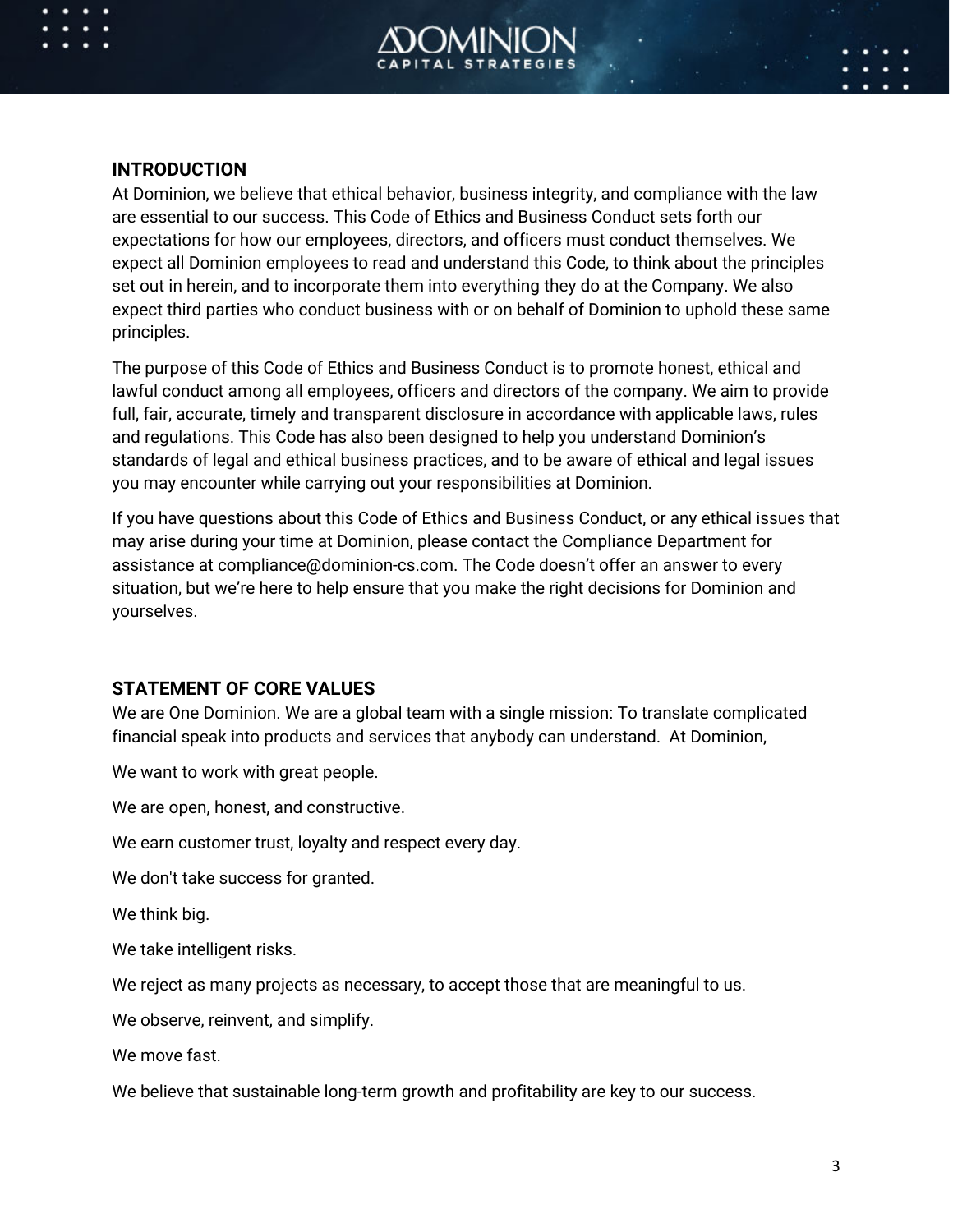

### **GENERAL PRINCIPLES**

You are always expected to:

- Understand that this Code and the law apply to your work. Violating this Code, other internal policies or the law is never justifiable, no matter what corporate or individual target or goal you are trying to achieve
- Be honest and ethical, avoiding any conflicts of interest between personal and professional interests. By being transparent and upfront about any potential conflicts, we can maintain a high level of integrity in our work
- Provide accurate and complete information that lines up with the Company's periodic disclosure reports (which are filed with regulators) in all communications, private or public
- Comply with all relevant laws, regulations, and company policies. We are each personally accountable for our adherence to this code. Ignorance of the law or company policy is not an excuse for non-compliance

# **COMPLIANCE WITH THE LAW**

Dominion is committed to acting with integrity at all times. We comply with all relevant rules, regulations, and legal requirements in all jurisdictions where we do business. We are all obligated to understand the company policies, laws, rules and regulations that apply to our roles within the Company. If you do not know whether an action is permitted by law or Company policy, you should speak to the relevant subject matter expert.

We are all responsible for preventing infringements of the law. We are also responsible for speaking up if we see possible infringements. The Company refuses to condone activities by employees, officers, directors, or business partners whenever they are deemed to be illegal or unethical. This includes: payments for illegal acts, indirect contributions, kickbacks, and bribery. Our activities are subject to close public scrutiny, and it is imperative that we conduct ourselves in-line with the relevant laws, regulations, and Company policies governing the Company operations.

#### **Fair Dealing**

Dominion expects its employees to treat everyone fairly and respectfully. This includes customers, suppliers, business partners, competitors, and fellow employees. Dominion employees must not take unfair advantage of anyone through manipulation, concealment, abuse of privileged information, misrepresentation of facts, or any other unfair-dealing practice. We respect the confidentiality and privacy of our vendors, suppliers and customers. Information pertaining to Dominion's suppliers, vendors, customers, competitors and employees should never be used in an unethical manner, but must always be used in compliance with the law. Information must never be obtained through theft, illegal entry, blackmail, or electronic eavesdropping, or through misrepresenting your identity or affiliation (or lack of affiliation) with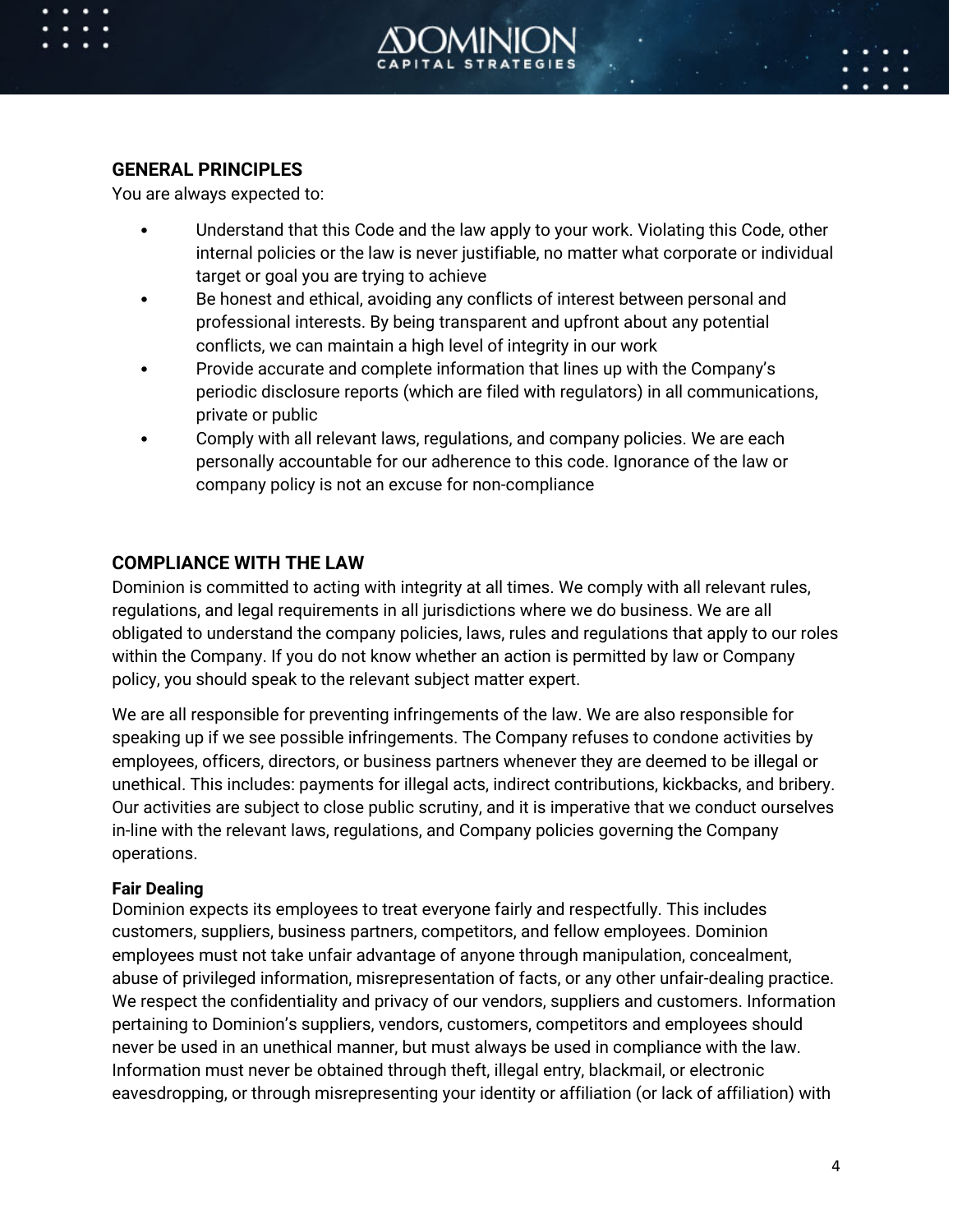

the Company. Finally, you must respect and safeguard any confidential or proprietary information shared with the Company in accordance with all confidentiality restrictions that cover it.

#### **Antitrust Compliance**

Antitrust laws that prohibit agreements among companies that fix prices, divide markets, limit production, or interfere with free marketplace competition in some other way, are common in many countries. Antitrust and trade regulation issues can be complex. Whether an action unreasonably restrains trade or is improper in some other way can be hard to determine, and will depend on a number of other factors, including the structure of the market. Whenever you have any doubt about the legality of a communication, action, arrangement, or transaction, please contact the Compliance Department for guidance.

#### **Anti-Bribery and Anti-Corruption Policies**

Dominion complies with all relevant anti-corruption laws and regulations. As a result, employees and third parties working on Dominion's behalf are barred from giving, paying, promising, offering, or authorizing the payment of anything of value (such as money gifts, travel, entertainment, etc.) directly or indirectly through another party to any other party, including any government official, in an effort to convince that party to aid anyone (including the Company and its employees) to secure an unfair advantage (e.g., preferential treatment in securing a contract, favorable immigration or customs treatment, lower tax assessment, etc.).

Employees and third parties working on Dominion's behalf are also prohibited from soliciting or receiving any form of bribe or kickback in connection with Dominion's business. Personal or Dominion resources may not be used to circumvent these requirements.

In addition to prohibiting bribery by companies and individuals directly, anti-bribery laws also bar bribery through third parties. As a result, Dominion could be criminally liable for the anti-bribery law infringements by a third party. Dominion must ensure that it only works with ethical third parties in an effort to mitigate this risk. Before hiring any consultants, agents, independent contractors, or other representatives to act on Dominion's behalf, you must consult the Company's's Use of Third Parties procedures. These insist that an appropriate level of due diligence be conducted on third parties the Company engages with. This process includes collecting and evaluating information about each third party's qualifications, reputation, associations, and any applicable regulatory status. In addition to this, further amounts of due diligence vary depending on the risks inherent in the engagement, the type of third party involved, the services they are engaged to provide and the presence of any "red flags."

Employees found to be giving, paying, promising, offering, authorizing, receiving, accepting or condoning a bribe, kickback, or other unlawful benefit (or attempting to initiate such activities) will be penalised to an appropriate degree. Penalties imposed could include the termination of an employment contract and/or criminal proceedings.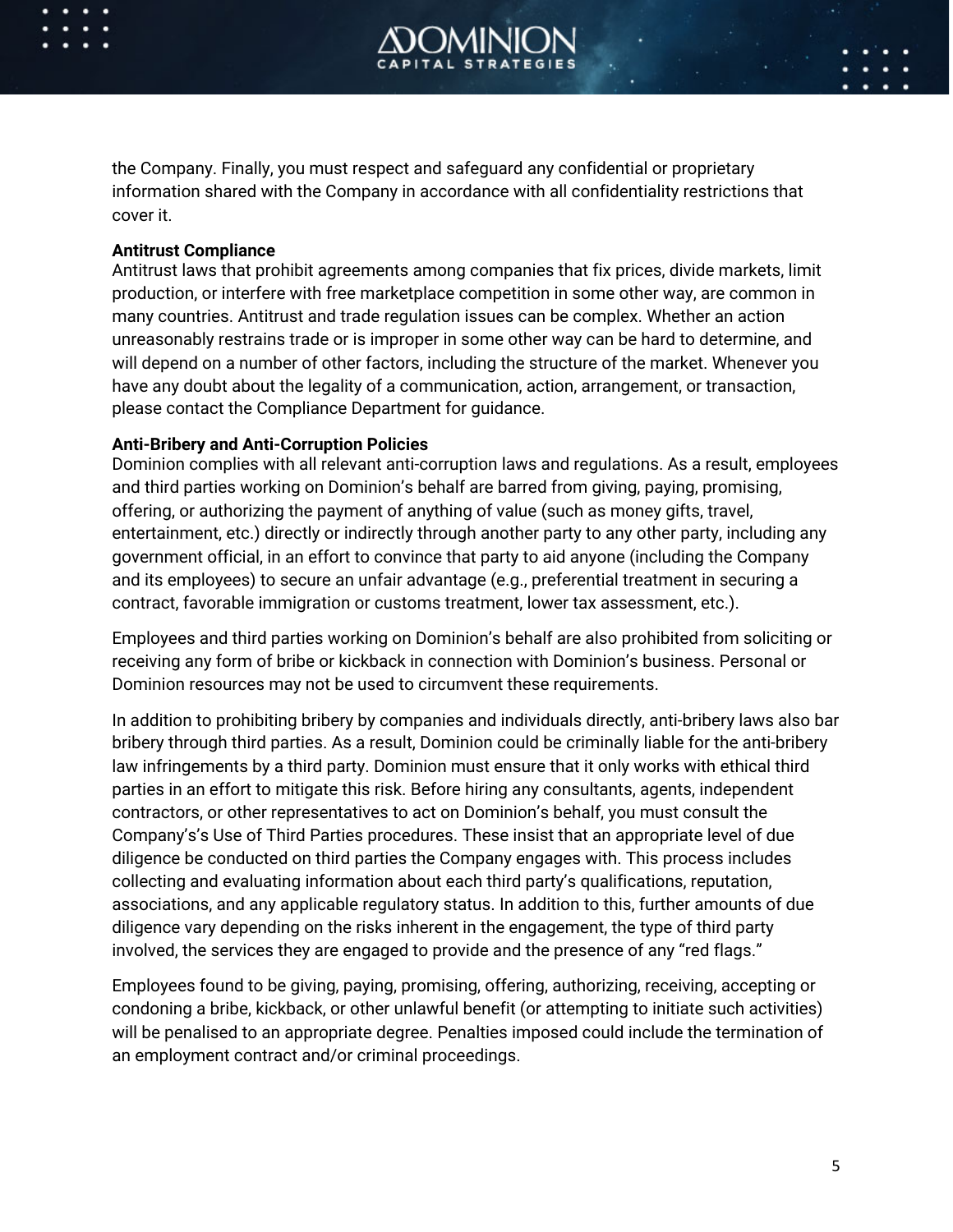

#### **Gift, Entertainment, and Business Courtesies**

Dominion is committed to only pursuing business opportunities where we can compete based on the quality of our products and services. We should avoid any actions that could give the impression that we sought, received or gave favourable treatment to outside entities in exchange for gifts, entertainment or favours. As a result, employees should not offer or accept entertainment, gifts, or personal favours that could be construed as influencing business decisions in favour of entities Dominion has, or is likely to have, business dealings with. In the same way, employees should refuse any other types of preferential treatment under similar circumstances. This is because their association with the Company might be perceived as placing the Company under an obligation to respond in kind.

#### **Anti-Money Laundering**

Employees should avoid business relationships with customers and/or other third parties that could be laundering money. "Money laundering" is defined as trying to disguise funds acquired through illegal activities as being acquired through some other, legal, activity. Employees must ensure they are conducting business with reputable customers, for legitimate business purposes, with legitimate funds. They should be on the look out for "red flags" coming from third parties, like requests for cash payments, payments to an account in a different name, or other suspicious payment terms. If you think a Dominion service or product is being used in an attempt to launder funds, contact our Compliance Department.

For a specific, detailed guide dealing with this subject, please refer to Dominion's Anti-Money Laundering And Countering Terrorist Financing Manual.

#### **Trade Compliance**

Many governments have implemented trade restrictions that restrict the export and import of specific commodities and technologies, as well as commerce and other connections with countries or individuals who may be sanctioned for their involvement in illegal activities such as terrorism and drug trafficking. Dominion follows all legal rules governing our cross-border operations, including trade compliance regulations. When dealing with international trade issues, always consult the Compliance Department first, especially before sending encryption technology or other sophisticated software or restricted items to a foreign jurisdiction or commencing any transaction involving a sanctioned country or a prohibited party. Any request to join in a boycott of other people, firms, or countries, as well as any request to provide information about the Company's relationships with any boycotted individual or country, should be reported to the Compliance Department.

#### **CONFLICTS OF INTEREST**

Employees are expected to carry out their responsibilities with integrity, honesty, and in the best interests of the company. Any relationship or behaviour that can affect, or even appear to affect, your capacity to make objective and fair decisions while performing your job must be avoided.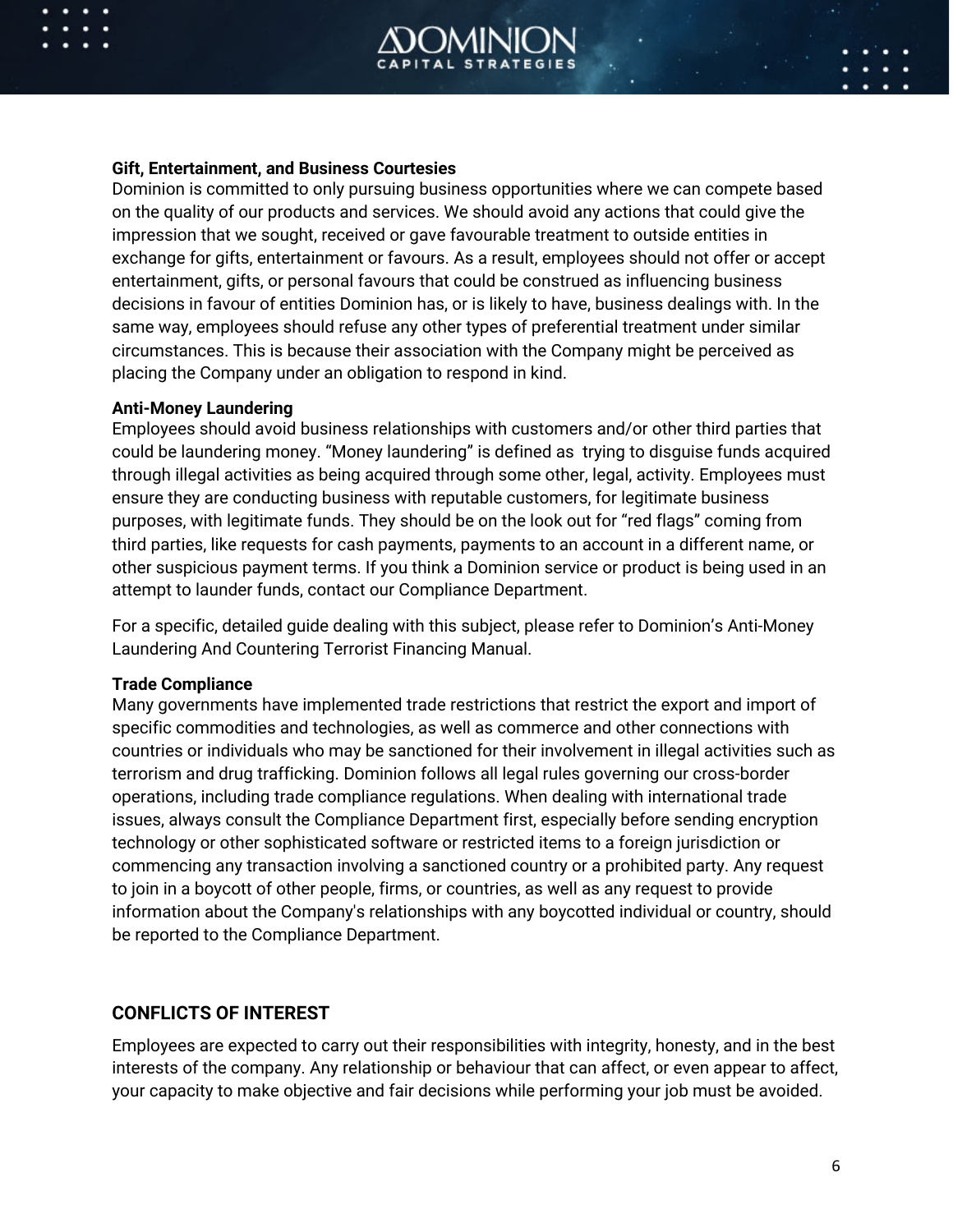



Even a seemingly insignificant conflict of interest can harm Dominion's business and reputation.

A circumstance where an observer would think that an employee's judgement was influenced by something other than the Company's best interests is known as an apparent conflict of interest. If you have a personal or financial tie with a Company vendor, for example, it may look to others like you are favouring the vendor - even if you are not.

Furthermore, you may find yourself in situations when the Company's business decisions collide with your own personal or family interests. Employees are not permitted to utilise their positions or the knowledge gained as a result of their positions for personal or private gain. When the chance arises, each employee owes it to the Company to advance the Company's legitimate interests. You must never utilise Company property or information for personal advantage, or take any opportunity uncovered through your position with the Company for yourself. Regardless of the circumstances, if an employee suspects that a course of action they have taken, are currently taking, or are considering taking could put them in a conflict of interest with the Company, they should immediately inform their supervisor, manager, or the Compliance Department.

For specific, detailed guidance, please refer to Dominion's Conflicts of Interest Policy

# **OUTSIDE ACTIVITIES, EMPLOYMENT, AND DIRECTORSHIPS**

Maintaining the Company's good public relations is a shared duty among all personnel. Their willingness to devote personal time to charity, educational, and civic activities reflects well on the individual and the company, and it is commended. Employees must, however, refrain from acquiring any business interests or engaging in any other action outside of the Company that would, or appears to:

- Place an undue burden on their time and attention, robbing the Company of their best efforts when fulfilling their tasks on behalf of the Company ; or
- Create a conflict of interest a duty, an interest, or a distraction that could prevent you from exercising independent judgement in the best interests of the company.

# **RELATIONSHIPS WITH CLIENTS AND SUPPLIERS**

Employees must refrain from investing in, or acquiring, a financial interest in any business organisation that has a contractual relationship with Dominion (or that provides goods or services to the Company) for their own accounts if such investment or interest could influence or give the impression of influencing their decisions while performing their duties on behalf of the Company.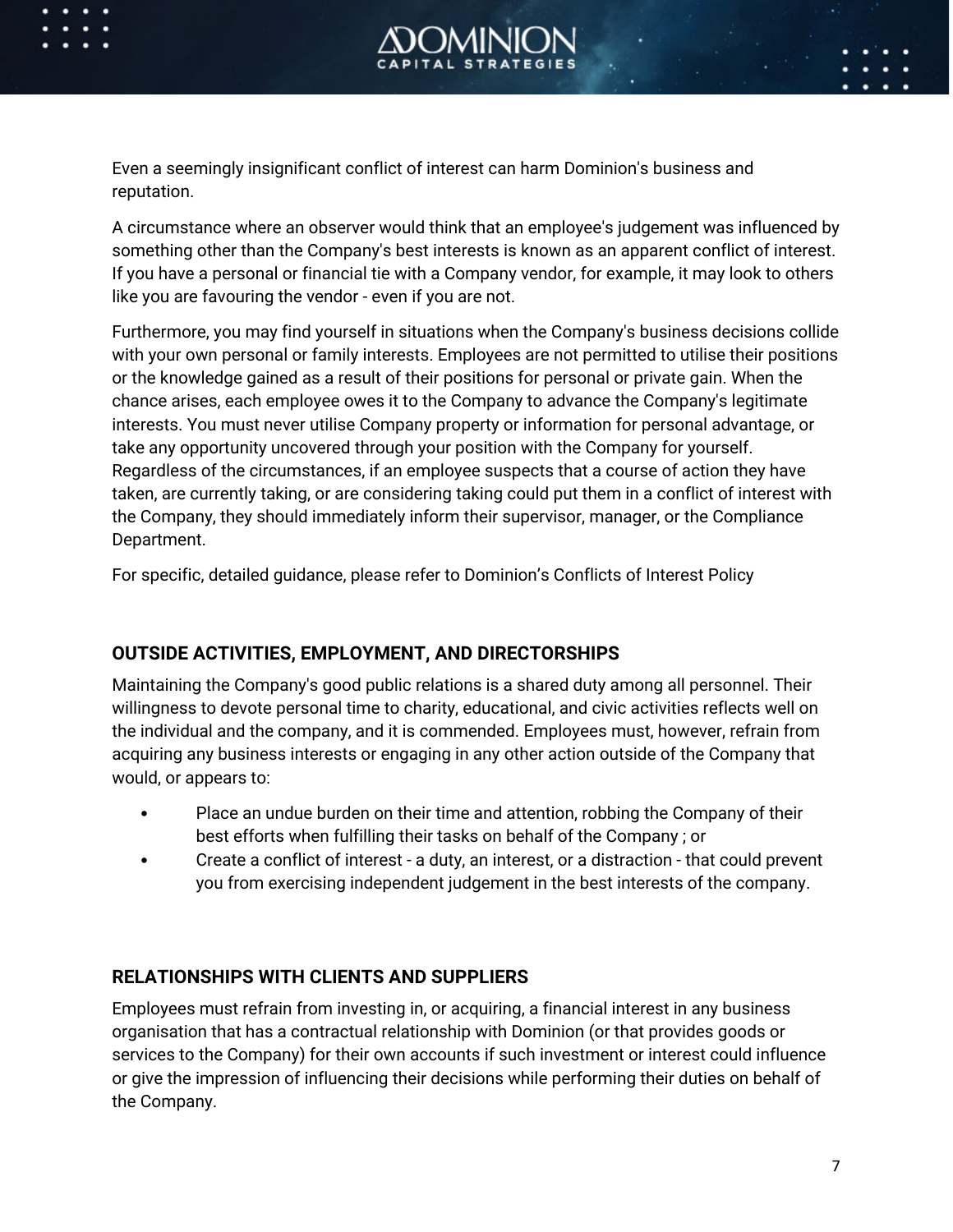

### **COMPANY FUNDS AND OTHER ASSETS**

Employees who have access to Company funds in any form must follow the Company's rules and procedures for documenting, handling, and protecting money. To combat fraud and dishonesty, Dominion sets high standards. Employees should immediately notify their supervisor or manager or call the Compliance Department if they become aware of any evidence of fraud or dishonesty so that the Company can examine the problem.

When your job requires you to spend Company cash or incur any reimbursable personal expenses, you must exercise sound judgement on behalf of Dominion to ensure that good value is received for all expenditures. Company cash and other resources, such as time, material, equipment, and information, are supplied for the Company's commercial purpose and are to be utilised for the Company's advantage only, not for personal gain. However, occasional personal usage (for example, checking personal email on a Company computer) is permitted as long as it does not interfere with job performance or disturb the office. We should not, in general, utilise Company equipment to conduct outside business or to support any religious, political, or other outside activity.

### **COMPANY RECORDS AND COMMUNICATIONS**

As part of our routine business operations, we produce, maintain, and dispose of Dominion records in accordance with all Company rules and processes, as well as all legal and regulatory obligations. To satisfy the Company's legal and financial duties, as well as to manage the Company's business, accurate and trustworthy records of various sorts are required. As a result, all corporate records must be truthful, accurate, and full, and Company data must be entered promptly and properly according to Dominion's and other relevant accounting rules. Accounting and record-keeping employees must completely disclose and record all assets, liabilities, or both, and must comply with these responsibilities with thoroughness. Employees shall not make any fraudulent records or communicate falsely, whether internally or externally, including but not limited to: False expenditure, attendance, production, financial, or other reports and statements; orFalse advertising, deceptive marketing, and additional forms of misrepresentation

Employees shall not try to inappropriately influence, manipulate, or deceive any auditor, or interfere with any auditor performing an internal or independent audit of the Company's books, records, procedures, or internal controls.

Financial reports and public papers must provide comprehensive, fair, accurate, timely, and intelligible disclosures that conform with local rules and/or accounting standards. All workers with any responsibility for the compilation of such reports, including authoring, evaluating, and signing or certifying the material included therein, are subject to this requirement. If employees learn that information in a file or public communication was false or misleading at the time it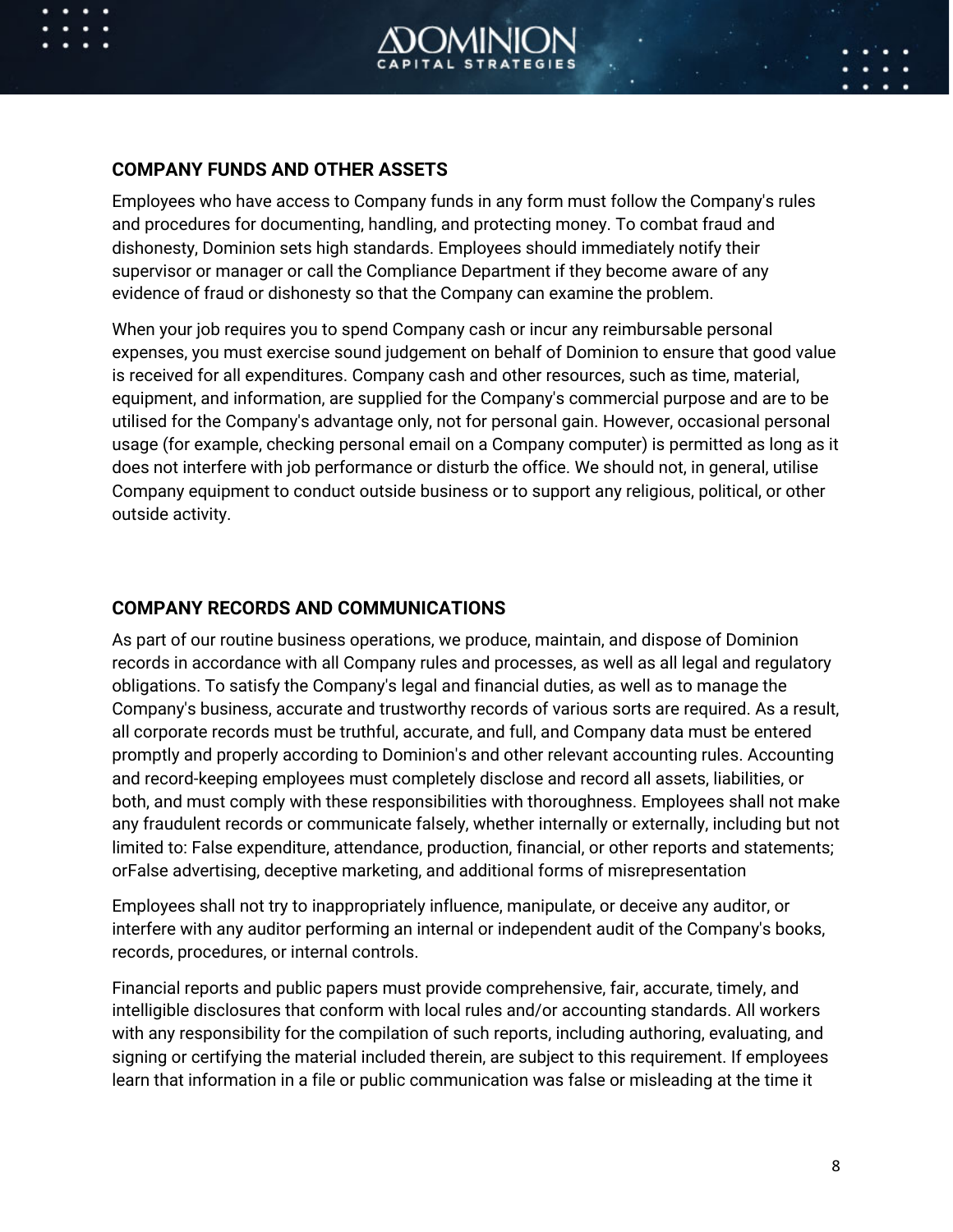

was made, or if new information will impact a comparable future filing or public communication, they should notify the Legal Department.

## **GENERAL EMPLOYEE CONDUCT**

We treat each other with decency and respect at Dominion. Dominion is devoted to providing such an atmosphere since it allows every one of us to reach our greatest potential, which directly contributes to our economic success. Dominion is an equal opportunity employer committed to providing a work environment free of all forms of discrimination as well as abusive or harassing conduct. Employees must not participate in sexual or other types of harassment, or activity that might be regarded as such, such as using improper language, retaining or putting inappropriate things in their work area, or accessing inappropriate materials on their computer. Any employee who is mistreated or discriminated against should notify his or her supervisor, manager, Human Resources, or the Dominion Whistleblowing Channel at whistleblowing@dominion-cs.com.

Dominion wants its workers to be professional and businesslike in their behaviour. While on the job, drinking, using illicit drugs, gambling, fighting, and other unprofessional actions are absolutely banned.

# **HUMAN RIGHTS AND CORPORATE SOCIAL RESPONSIBILITY**

Dominion values diversity, inclusion, and equal employment opportunities for all employees. We provide safe and professional settings and will not accept any sort of harassment or abuse. We adhere to all applicable employment regulations in all jurisdictions where we operate and ensure that all recruiting, selection, development, and promotion choices are made on the basis of merit, qualifications, skills, achievements, and potential. We do not make decisions based on race, religion, gender, age, national origin, sexual orientation, marital status, or handicap.

Dominion also respects human rights as well as the cultural values and customs of the nations in which we work. Any sort of illegal, abusive, or forced labour, including child labour, is unacceptable to us. We abide by all relevant labour regulations and offer competitive compensation and benefit packages.

# **PROTECTION OF CONFIDENTIAL & PROPRIETARY INFORMATION & DATA SECURITY**

Dominion's private and proprietary information, including its intellectual property (IP) and trade secrets, as well as that of our customers, partners, and suppliers, are major strategic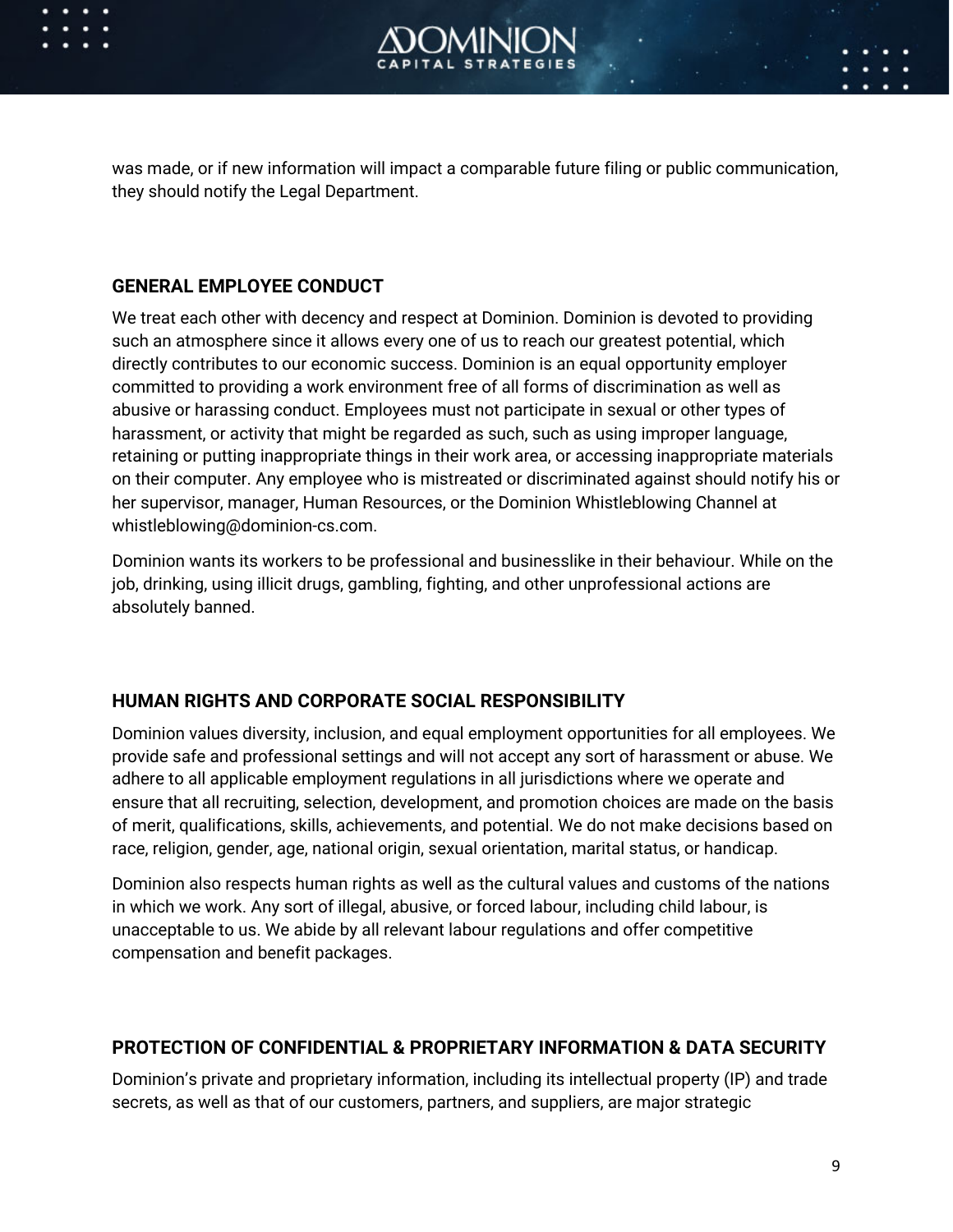

investments vital to the Company's success. To protect these assets, we never provide sensitive information or trade secrets to anybody who does not need them for a business reason. We do not reveal such information to people outside the Company without management consent, and we safeguard the Company's interests by using a non-disclosure agreement or other confidentiality provision approved by the Legal Department.

Furthermore, Dominion is dedicated to safeguarding data from emerging and constantly developing cybersecurity risks, such as security breaches that may reveal personally identifiable information (PII), and takes proactive efforts to do so.

### **DEALING WITH THIRD PARTIES**

When talking on subjects other than Company business, employees must keep their personal roles distinct from their Company ones. Employees are prohibited from using company identity, stationery, supplies, or equipment for personal or political purposes.

Employees must take care not to jeopardise the integrity or harm the reputation of the Company or any outside individual, business, or government body while engaging with anybody outside the Company, including but not limited to public authorities.

# **MEDIA INQUIRIES**

Reporters and other members of the media may approach staff from time to time. Please refer any media questions to the Company's Legal Department, Communications Department, or a director. No press release may be issued without first consulting the Legal Department or a Company director.

# **ACCOUNTABILITY**

Each of us is accountable for understanding and upholding the ideals and standards outlined in this Code, as well as for asking questions if we have any doubts concerning Company policy. If you have concerns about whether the standards are being fulfilled or are aware of violations of the Code, you should inform a supervisor, management, director, Human Resources, Compliance, Legal, Internal Audit, or the Dominion Whistleblowing Channel at whistleblowing@dominion-cs.com. The Company takes the standards set out in this Code seriously, and infractions may result in disciplinary action, including termination of employment.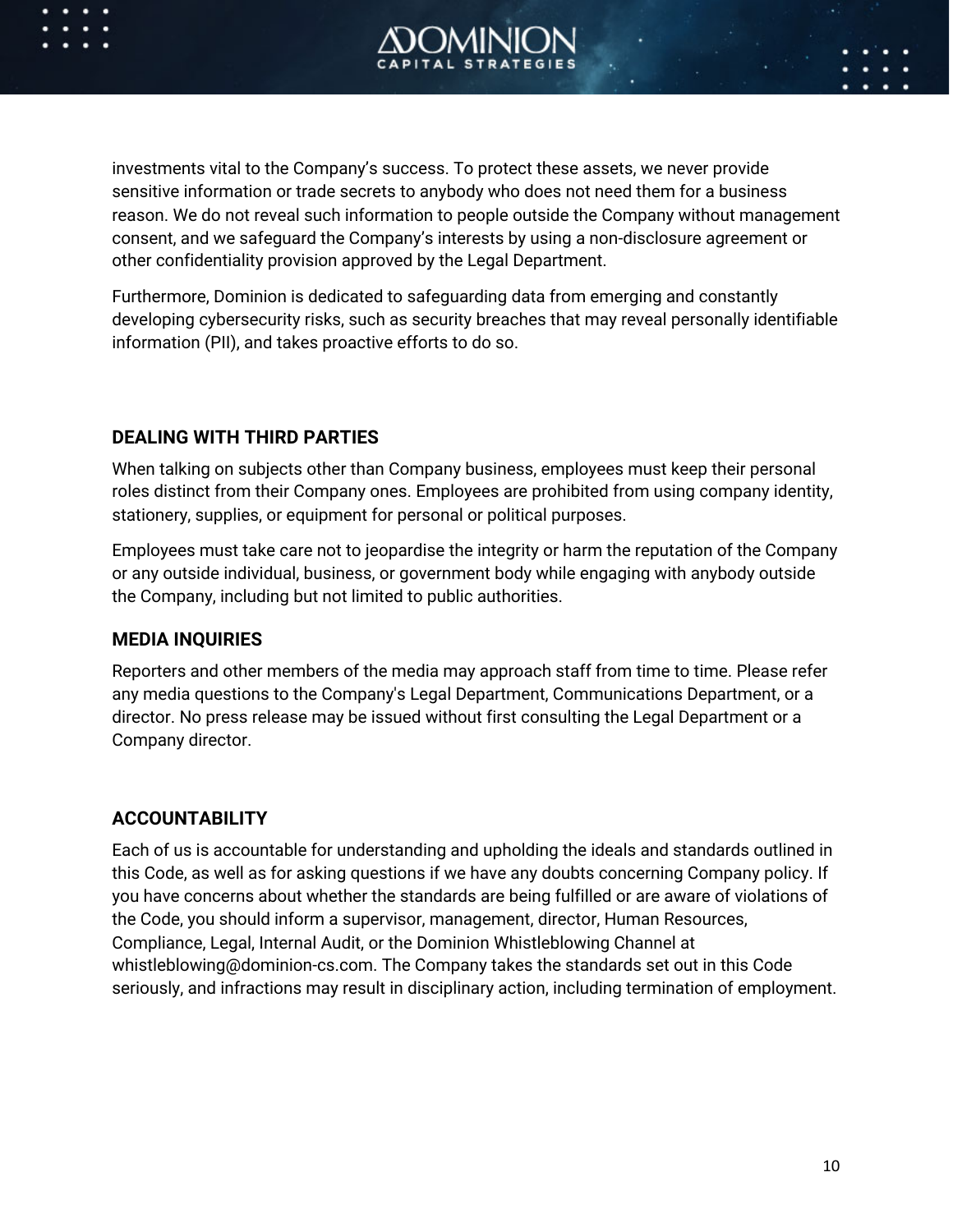

### **REPORTING CONCERNS**

#### **Reporting Concerns**

Any concerns or complaints concerning suspected violations of this Code, any other Company policy, or the law should be raised to your supervisor, manager, Human Resources, the Compliance Department, or the Legal Department as soon as possible.

All concerns or complaints must be reported to the Dominion Board by a supervisor, manager, director, the Human Resources department, the Compliance Department, the Legal Department or the Internal Audit Department.

Additionally, reports can be made directly through the Dominion Whistleblowing Channel at whistleblowing@dominion-cs.com. The Whistleblowing Channel accepts reports of suspected Code breaches 24 hours a day, 7 days a week. .

#### **Accounting Concerns**

If you have concerns about improper accounting, internal accounting controls, or auditing matters, you should notify the Dominion Whistleblowing Channel at whistleblowing@dominioncs.com The Whistleblowing Channel accepts reports of suspected Code breaches 24 hours a day, 7 days a week.

You should report any concerns you have, regardless of the suspected offender's name or position. The information will be treated as confidential by the Company (consistent with appropriate evaluation and investigation).

#### **Investigation**

All notifications of potential Code breaches will be considered carefully and investigated as soon as possible. The Ethics Sub-Committee will assess whether a concern or complaint of a violation pertains to dubious accounting, internal accounting controls, or auditing problems (an "accounting concern") as soon as it is received. Employees must help with the investigation of any alleged infractions. The Ethics Sub-Committee is in charge of reviewing each concern on a preliminary basis to decide whether an inquiry is necessary, as well as directing all parts of the investigation.

#### **Confidentiality**

To the extent it is practical and appropriate under the circumstances to protect the privacy of the persons involved, the Legal and Compliance Departments, as well as all members of the Ethics Sub-Committee, will not reveal the identity of anyone who reports a suspected violation or who participates in the investigation. Employees should be aware that personnel of the Legal Department are bound to operate in the Company's best interests and do not represent employees personally or legally.

#### **Our Policy Against Retaliation**

If you have reasonable grounds to think that another employee has broken this Code or participated in dishonest or unlawful behaviour, you must notify your supervisor, manager, director, Human Resources, the Compliance Department, or the Legal Department. The